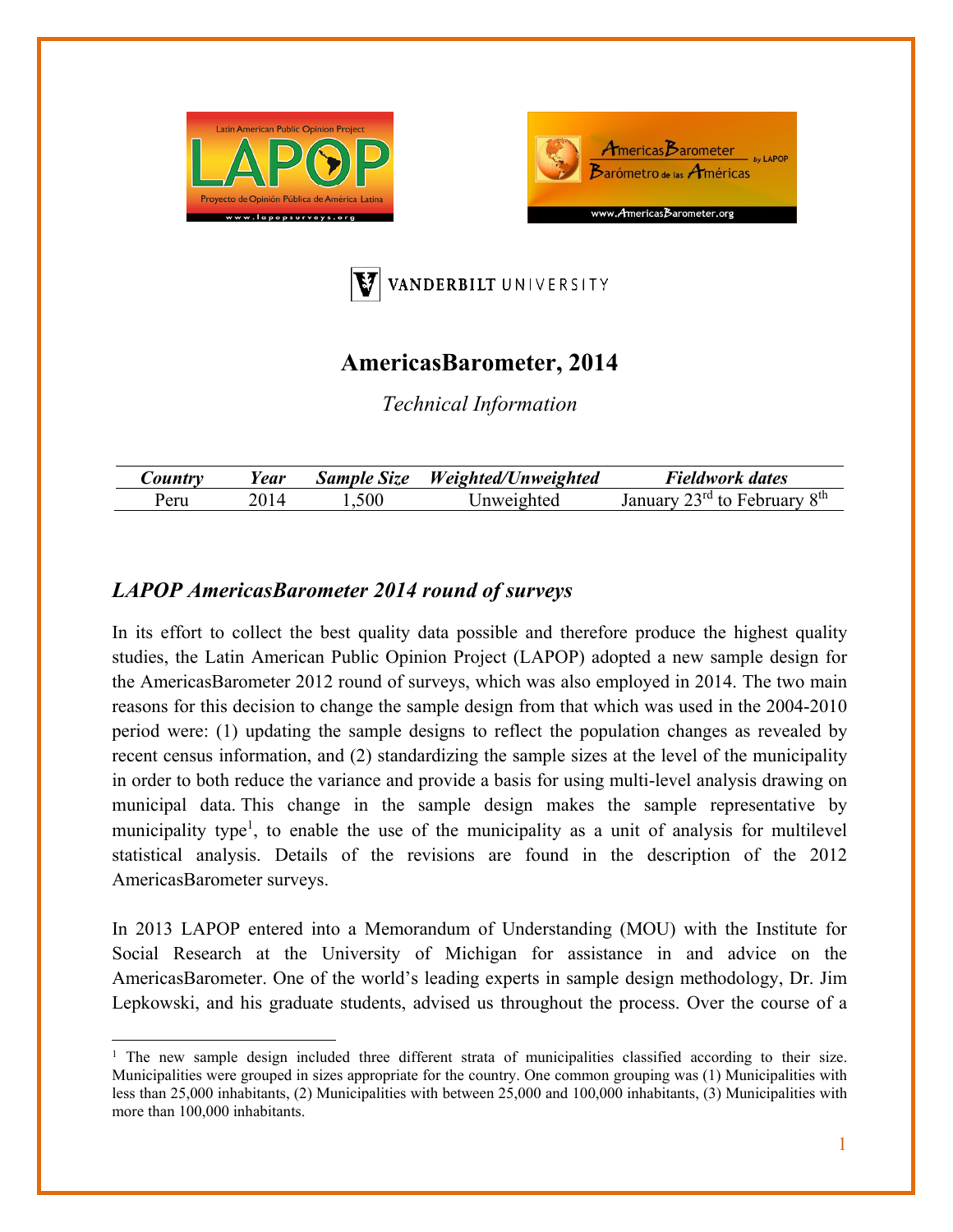year we worked with Dr. Lepkowski and his team of graduate students to review each previously developed sample design and to secure their input and advice on new designs. Our colleagues at the University of Michigan, confirmed that LAPOP had already been following the best practices, within the limits of resources at our disposal, in its sample design. Our own review of the major update we carried out in 2012 sample design left us pleased in almost every respect. The effort to obtain a standard sample size per municipality/canton/parish did not have any adverse impact on intra-class correlation levels, yet has given us a basis for calculating context effects at the local level. In some particular cases, however, in the 2014 round we requested country teams to conduct specific alterations, like updating their sampling frame to take into consideration (if available) the new 2010-2011 national census information. We also asked teams to verify that the 2012 sample design continues to reflect and represent each country population structure and distribution.

Finally, after several rounds of consultations and technical discussions with experts at the ISR at the University of Michigan on how to update the 2012 samples for the 2014 round of surveys, LAPOP requested that countries to update their samples at the block level while retaining the same primary and sub-stratification units (i.e., *Estratopri, Municipalities and Census Segments)*  that were included in the 2012 sample. This means that users of prior AmericasBarometer surveys can do so knowing that the designs across time remain very similar, if not identical. Countries that had new population census available and did not experience significant population shifts or changes in their population distribution were asked to replicate the 2012 sample using the latest census information available and to replace the sampling points at the block level.

With respect to *data collection*, in the 2014 round of the AmericasBarometer we expanded the use of handheld electronic devices. For the first time, we employed for data collection the "Adgys"© questionnaire app designed by our partners in Cochabamba, Bolivia. The use of electronic devices for interviews and data entry in the field reduces data entry errors, supports the use of multiple languages, and permits LAPOP to track on a daily basis the progress of the survey, down to the location of interviews (which are monitored in real time, or nearly real time, but not recorded into the public datasets in order to preserve respondents' privacy) and the timing of the interviews. The team in Bolivia worked long hours to program the samples and questionnaires into the Adgys platform for the 20 countries in which we used this technology. In the remaining 6 countries we continued our use of PDAs and a Windows Mobile-based software application supported by our hardworking partners at the University of Costa Rica.

The remaining pages of this technical note describe the sample design of the AmericasBarometer 2014 survey in Peru.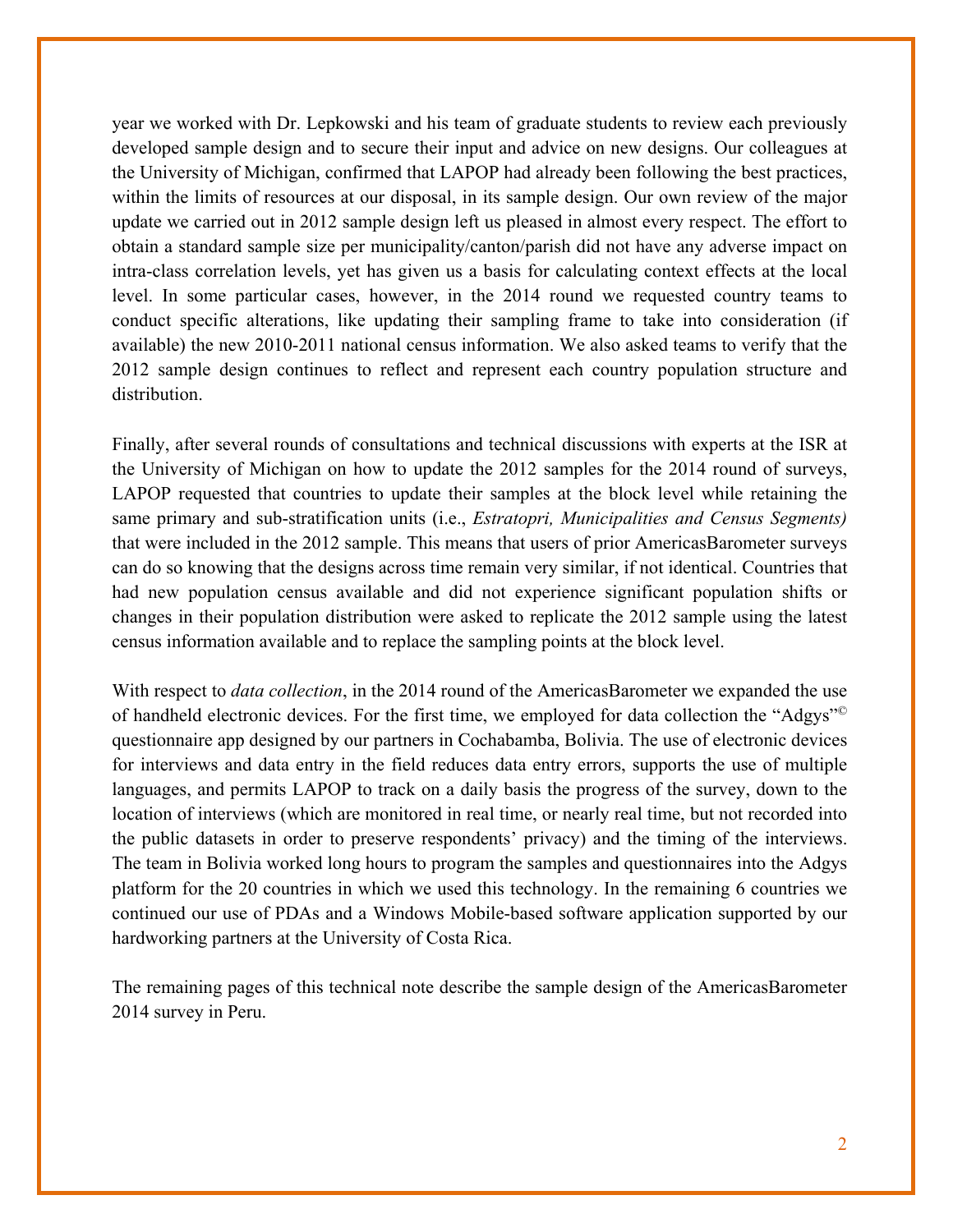## *Peru 2014 AmericasBarometer Round*

This survey was carried out between January  $23<sup>rd</sup>$  and February  $8<sup>th</sup>$  of 2014, as part of the LAPOP AmericasBarometer 2014 wave of surveys. It is a follow-up of the national surveys of 2006, 2008, 2010 and 2012 carried out by the LAPOP. The 2014 survey was conducted by Vanderbilt University and Instituto de Estudios Peruanos. The 2014 AmericasBarometer received generous support from many sources, including USAID, UNDP, IADB, Vanderbilt U., Princeton U., Université Laval, U. of Notre Dame, among others.

The project used a national probability sample design of voting-age adults, with a total N of 1,500 people. It involved face-to-face interviews conducted in Spanish. The survey used a complex sample design, taking into account stratification and clustering.

The sample consists of seven strata representing the seven main geographical regions: North and South Coast, Metropolitan Lima, the Amazon, Central, North and South highlands (Sierra). Each stratum was further sub-stratified by size of municipality<sup>2</sup> and by urban and rural areas within municipalities. Respondents were selected in clusters of 6 interviews in urban and rural areas.

The sample consists of 125 primary sampling units and 250 final sampling units. A total of 1,152 respondents were surveyed in urban areas and 348 in rural areas. The estimated margin of error for the survey is  $\pm 3$ .

Table 1 shows the unweighted sample size in each of the six regions (strata) and by municipality size.

<sup>&</sup>lt;sup>2</sup> The new sample design included three different strata of municipalities classified according to their size. Municipalities were grouped in sizes as follow: (1) Small municipalities with less than 25,000 inhabitants, (2) Medium-sized municipalities with between 25,000 and 100,000 inhabitants, (3) Large municipalities with more than 100,000 inhabitants.